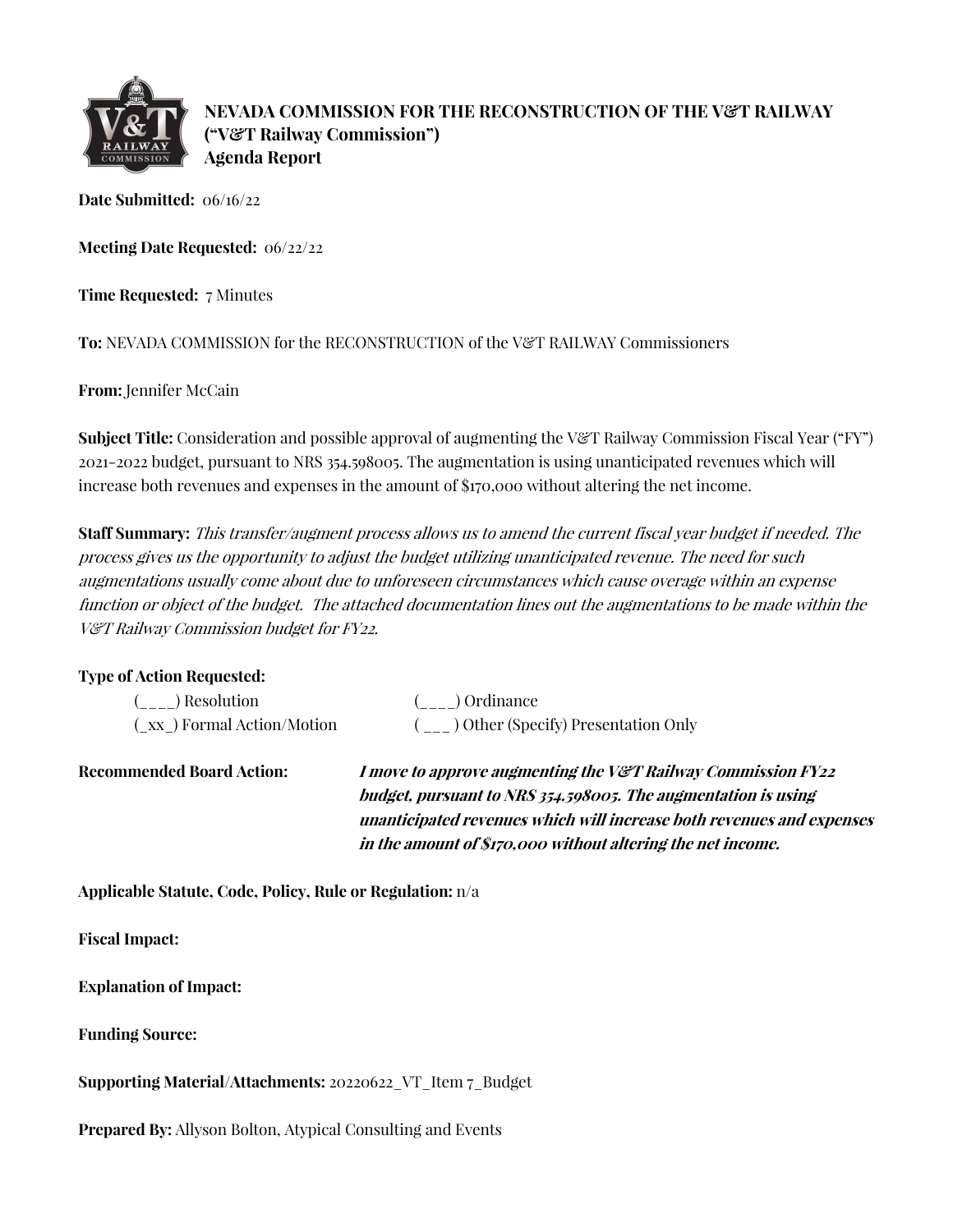| <b>V&amp;T Rail Commission</b> |                                |                            |                        |           | 6/13/22 jm      |                       |
|--------------------------------|--------------------------------|----------------------------|------------------------|-----------|-----------------|-----------------------|
| <b>Unanticipated Revenue</b>   |                                |                            | <b>Original Budget</b> |           | <b>Revision</b> | <b>Revised Budget</b> |
| 221                            | <b>V&amp;T Rail Commission</b> |                            |                        |           |                 |                       |
|                                | 221-36540-000                  | <b>EQUIPMENT SALES</b>     | (64,000)               | (85,000)  |                 | (149,000)             |
|                                | 221-34710-232                  | <b>HISTORICAL FEES-PEX</b> | ۰                      | (85,000)  |                 | (85,000)              |
|                                | 221-221-53016-000              | <b>TRAIN SERVICE</b>       | ۰                      |           | 46,500          | 46,500                |
|                                | 221-221-53016-232              | <b>TRAIN SERVICE-PEX</b>   | -                      |           | 123,500         | 123,500               |
|                                |                                |                            | (64,000)               | (170,000) | 170,000         | (64,000)              |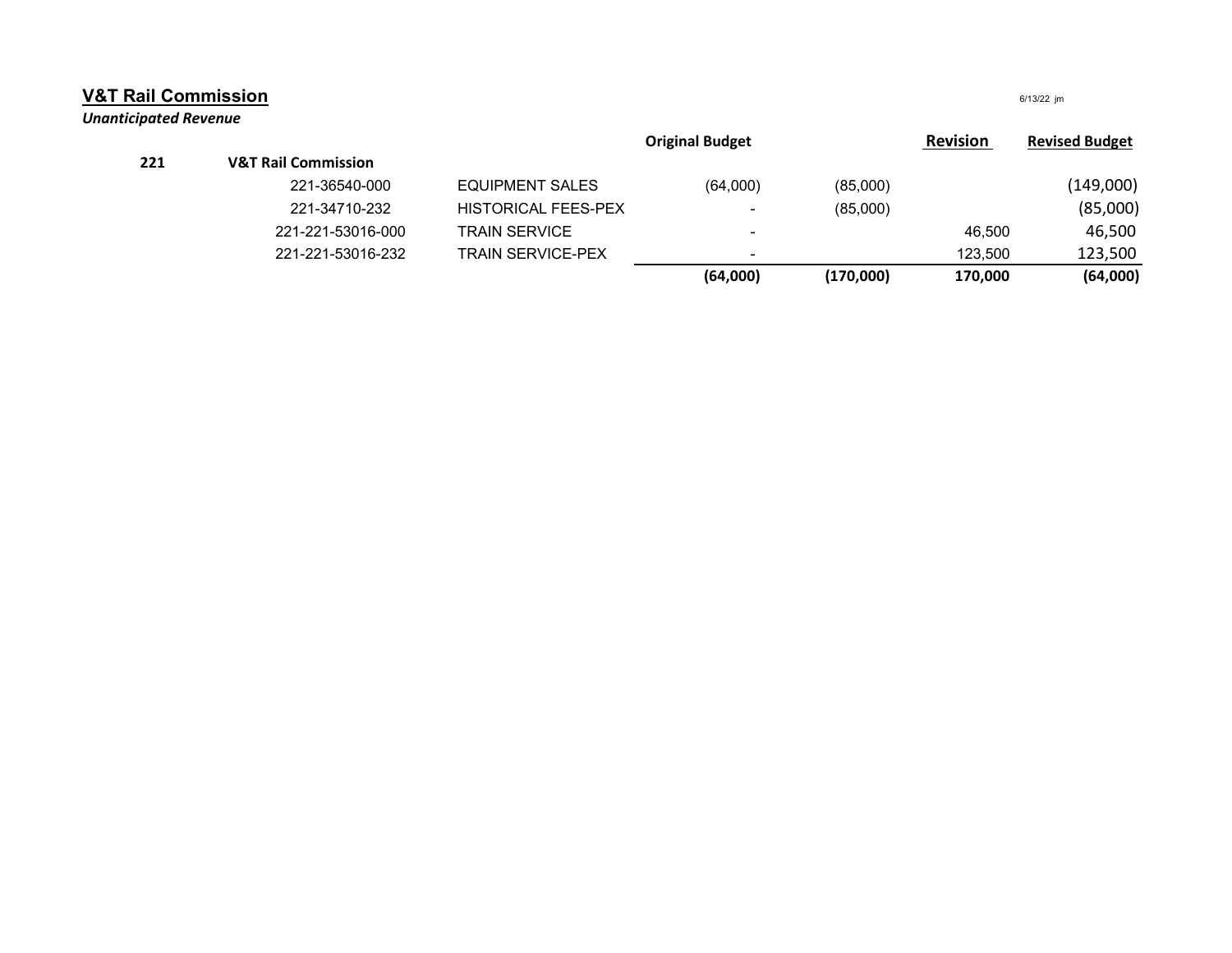|                                       | (4)<br>(4)                   |                  |                 |
|---------------------------------------|------------------------------|------------------|-----------------|
|                                       | BUDGET YEAR ENDING 6/30/2022 |                  |                 |
|                                       |                              |                  |                 |
|                                       |                              |                  | <b>ADJUSTED</b> |
| PROPRIETARY FUND                      | <b>FINAL</b>                 | <b>REVISIONS</b> | <b>FINAL</b>    |
|                                       | <b>APPROVED</b>              |                  | <b>APPROVED</b> |
| <b>OPERATING REVENUE</b>              |                              |                  |                 |
| Train/Railbike Tickets                | 627,600                      |                  | 627,600         |
| <b>Photo Sales</b>                    | 10,000                       |                  | 10,000          |
| Merchandise, Net                      | 50,000                       |                  | 50,000          |
|                                       | 21.600                       |                  | 21,600          |
| License plate                         |                              |                  |                 |
| Grants                                | 6,000                        |                  | 6,000           |
| <b>Total Operating Revenue</b>        | 715,200                      |                  | 715,200         |
|                                       |                              |                  |                 |
|                                       |                              |                  |                 |
| <b>OPERATING EXPENSE</b>              |                              |                  |                 |
| Marketing                             | 115,000                      | (88,000)         | 27,000          |
| Operating agreements                  |                              |                  |                 |
| Professional services                 | 205,900                      |                  | 205,900         |
| <b>Train related services</b>         | 96,000                       | 170,000          | 266,000         |
| Repairs & maintenance                 | 117,500                      | 9,800            | 127,300         |
| Insurance                             | 12,000                       |                  | 12,000          |
| <b>Utilities</b>                      | 17,325                       | 10,600           | 27,925          |
| Office expense                        |                              |                  |                 |
| Miscellaneous - Polar Express         | 281,000                      | 79,600           | 360,600         |
| Miscellaneous                         | 5,000                        |                  | 5,000           |
| Supplies & Services                   | 33,375                       | 37,000           | 70,375          |
| <b>Capital Outlay</b>                 | 50,000                       | (49,000)         | 1,000           |
| Depreciation                          |                              |                  |                 |
|                                       |                              |                  |                 |
| <b>Total Operating Expense</b>        | 933,100                      | 170,000          | 1,103,100       |
|                                       |                              |                  |                 |
|                                       |                              |                  |                 |
| <b>Operating Income or (Loss)</b>     | (217,900)                    | (170,000)        | (387,900)       |
|                                       |                              |                  |                 |
| <b>NONOPERATING REVENUES</b>          |                              |                  |                 |
| Investment income                     |                              |                  |                 |
| Government contributions              | 250,000                      |                  | 250,000         |
| Miscellaneous                         | 15,100                       | 85,000           | 100,100         |
| Sale of Property                      | 64,000                       | 85,000           | 149,000         |
| Engine #18 Repairs                    |                              |                  |                 |
|                                       |                              |                  |                 |
| <b>Total Nonoperating Revenues</b>    | 329,100                      | 170,000          | 499,100         |
|                                       |                              |                  |                 |
| <b>NONOPERATING EXPENSES</b>          |                              |                  |                 |
|                                       |                              |                  |                 |
|                                       |                              |                  |                 |
| <b>Total Nonoperating Expenses</b>    | $\blacksquare$               |                  | $\blacksquare$  |
| Engine #18 Repairs                    |                              |                  |                 |
| Net Income before Operating Transfers | 111,200                      |                  | 111,200         |
|                                       |                              |                  |                 |
| Transfers (Schedule T)                |                              |                  |                 |
| In                                    |                              |                  |                 |
| Out                                   |                              |                  |                 |
| <b>Net Operating Transfers</b>        |                              |                  |                 |
|                                       |                              |                  |                 |
| CHANGE IN NET POSITION                | 111,200                      |                  | 111,200         |
|                                       |                              |                  |                 |

SCHEDULE F-1 REVENUES, EXPENSES AND NET POSITION